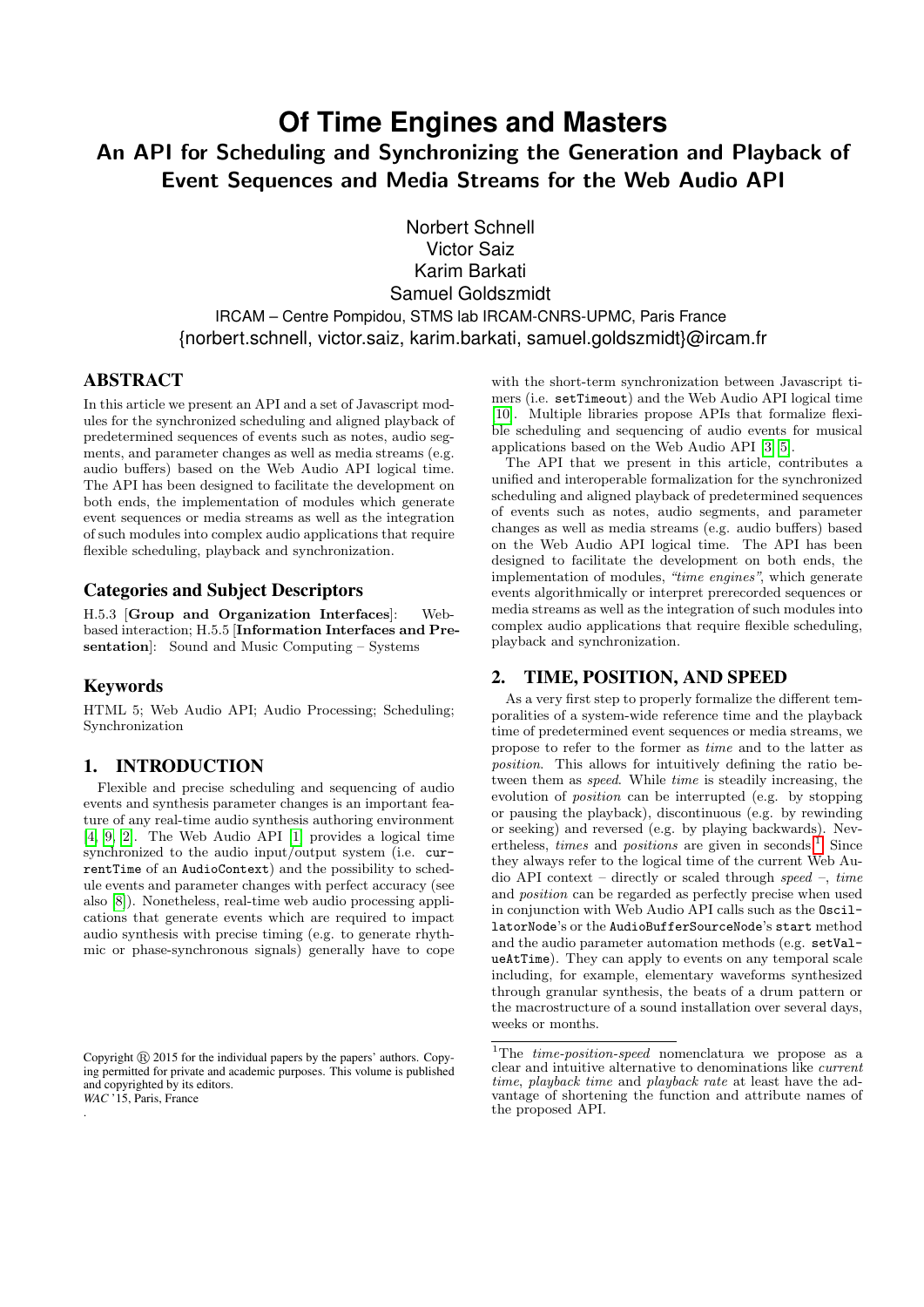## 3. TIME ENGINES AND MASTERS

In the API we propose, a component that generates sequences of events or media streams extends the TimeEngine class. We have identified three cases that have been formalized as three different interfaces provided by the TimeEngine:

- scheduled the module generates events that are precisely scheduled in time (e.g. the grains generated by a granular synthesis engine)
- transported the module generates events that are precisely associated to particular positions (e.g. the percussive elements of a recorded beat pattern annotated by onset positions)
- speed-controlled the module provides its own synchronization to the current Web Audio context time as well as a way to control its playback rate (e.g. a Web Audio API AudioBufferSourceNode)

A TimeEngine can be added to a master module that uses one of these interfaces to drive the engine in synchronization with other engines. In apparent symmetry to the three interfaces provided by the TimeEngine class, we implemented three masters, the scheduler, the Transport class, and the PlayControl class. When adding an engine to a master, the master provides it with getters for the attributes currentTime and currentPosition. The engines can use these getters in their implementation to synchronize their processing to the master.[2](#page-1-0)

The different interfaces provided by the engines and the getters provided by the masters allow for implementing engines that behave differently when added to different masters and for implementing masters that drive the same engines in different ways, while relying on a clear and simple API on both sides.

#### 3.1 Scheduler and Scheduled

The scheduler object is provided as a global singleton that allows for driving engines which implement the scheduled interface.[3](#page-1-1) Scheduled engines generate a sequence of events by implementing the method advanceTime which is called for the first time when the engine is added to the scheduler – or with an optional delay. The method  $ad$ vanceTime is called with the corresponding Web Audio context time of the event to be generated and returns the time of the next event (see figure [1\)](#page-1-2). When returning Infinity, the engine's advanceTime method is not called again until it is rescheduled. The scheduler provides the scheduled engines with a function resetNextTime that allows for changing their next scheduling time.

We have implemented two versions of the global scheduler singleton. The more complex version maintains a priority queue of the currently scheduled engines. This variant allows for implementing complex systems where the precise order of events is crucial. A simplified version (i.e the simple $scheduler$ ) is based on the principle laid out in [\[10\]](#page-4-5) where the next scheduling time of all scheduled engines is tested in a regularly – and recursively – called setTimeout callback.



<span id="page-1-2"></span>Figure 1: Two engines generating events at different pace. The scheduler successively calls the engines' advanceTime method just before their scheduled time and reschedules each engine at the returned time using a priority queue.

Both variants of the scheduler provide the same attributes to parameterize the scheduling behavior:

- period period (simple scheduler) or minimum period (scheduler) of the recursive setTimeout calls
- lookahead lookahead time by which all calls to the engines advanceTime method are anticipated in respect to the current Web Audio context time

#### <span id="page-1-5"></span>3.2 Transport and Transported

The Transport class implements the core of a generic player that controls multiple engines. While the engines take over the generation or interpretation of event sequences and media streams, the transport master provides their synchronization and alignment to a common playing position that evolves as a function of the transport's external control. The user can determine how the engine's event or media positions are aligned to the transport position through a set of parameters including start, offset and end positions. While the transported interface is the preferred interface of the transport, it also accepts engines that implement the other two  $\rm interfaces.^4$  $\rm interfaces.^4$ 



<span id="page-1-4"></span>Figure 2: The same engines as in figure [1](#page-1-2) controlled by a transport. The transport's scheduled event translates the engines' positions in scheduling times depending on the transport's playing controls.

<span id="page-1-0"></span> ${}^{2}\text{In}$  the TimeEngine base class, the getter of currentTime returns the current Web Audio context time and that of currentPosition returns 0.

<span id="page-1-1"></span><sup>&</sup>lt;sup>3</sup>In addition, the scheduler allows for scheduling simple – one-shot – callbacks with arbitrary delay times.

<span id="page-1-3"></span><sup>4</sup>When adding an engine to the transport, the transport checks first whether the engine implements the transported interface followed by the speed-controlled and the scheduled ones.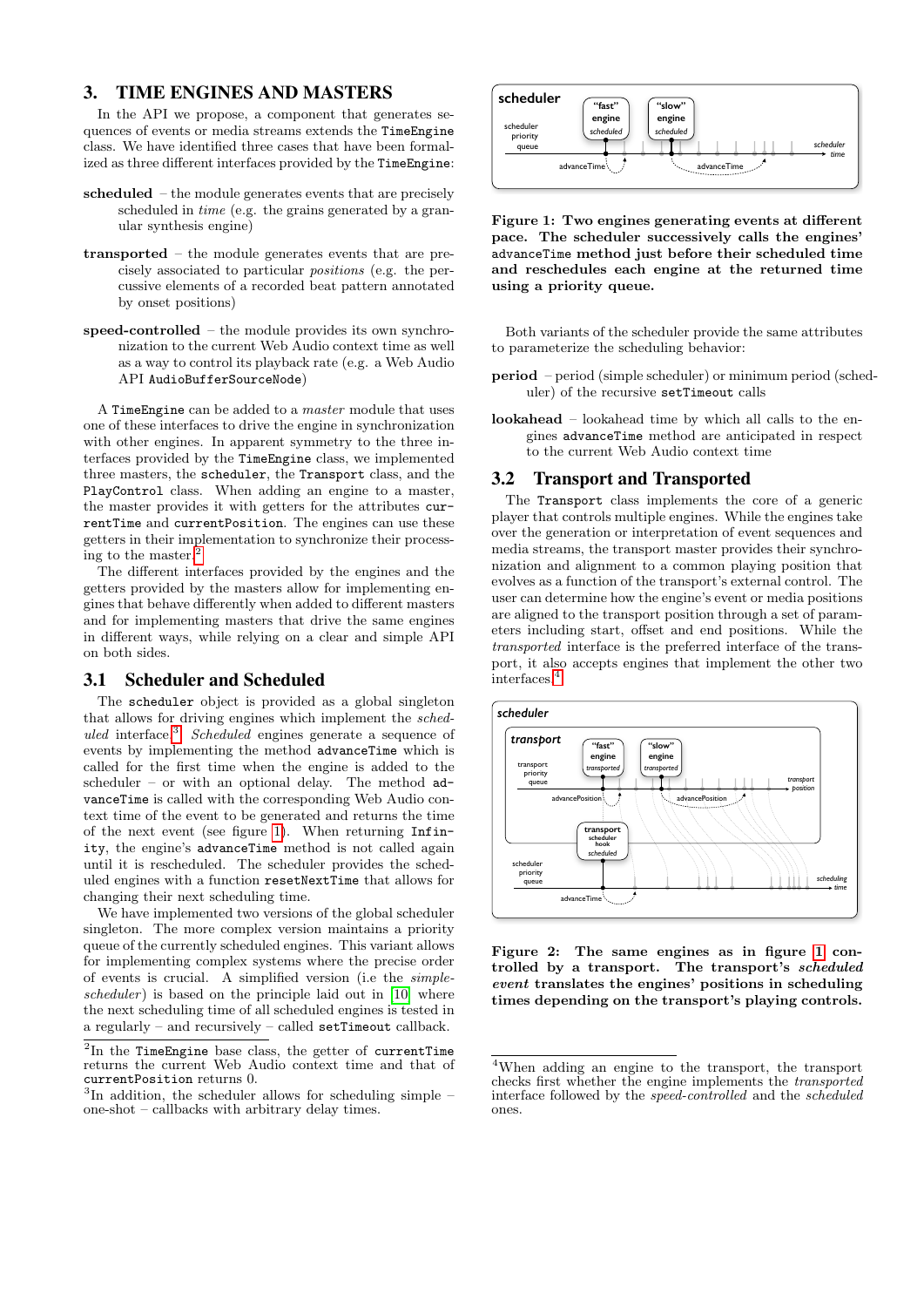With regard to transported engines, the transport can be seen as a translator that translates the engines' positions into scheduling times. The translation process is illustrated in the figures [2](#page-1-4) and [3.](#page-2-0) Similar to the scheduled interface, the transported interface essentially consists of a method advancePosition that generates an event and returns the position of the next event regarding the current playing direction (i.e. whether the speed is positive or negative). To translate the event positions into scheduling times the transport adds an internal scheduled engine – its scheduled cell – to the global scheduler.<sup>[5](#page-2-1)</sup> This *cell* is always scheduled – and rescheduled – at the time that corresponds to the position of the next transported engine (see figure [2\)](#page-1-4). Similarly to the scheduler, a transport keeps a priority queue of the next positions of its transported engines. When playing in one direction, these positions do not depend on the transport speed, so that only the first position of the priority queue has to be rescheduled when the transport's speed changes. This allows for efficient scheduling of any number of transported engines.



<span id="page-2-0"></span>Figure 3: The transport translates the positions of the transported engines into scheduling times depending on the transport's variable speed. In the illustrated example corresponding to figure [2,](#page-1-4) the transport position evolves continuously (no seek) and without reversing the playing direction (speed  $>0$ ).

However, the transport's priority queue is reconstructed each time the transport starts playing, seeks to a new position, or reverses its playing direction. Therefore, each transported engine provides a method resetPosition that returns its next position regarding the master's current posi-tion and playing direction.<sup>[6](#page-2-2)</sup>

When adding an engine that only implements the scheduled interface, the transport delegates the scheduling of the engine to the global scheduler and generates an adapter. The adapter consists of a minimal transported engine adds the engine to the scheduler at its start position and removes it when the transport stops or reaches the engine's end position. To align its processing to the transport's position, the engine can obtain a precise position corresponding to the current time through the currentPosition attribute getter provided by the transport (see figure [4\)](#page-2-3).

```
1 scheduler.add (engine, Infinity, () => {<br>
\frac{1}{2} // get currentPosition
\begin{array}{c|c} 2 & // get current Position \\ 3 & return (this. transport) \end{array}return (this.transport.currentPosition
                   this.offsetPosition) *
               this.scalePosition;
4 }) ;
```
<span id="page-2-3"></span>Figure 4: The currentPosition attribute getter provided by the adapter for scheduled engines added to a transport. The getter is given as third argument – an ECMAScript 6 arrow function –, when adding the engine to the global scheduler. The Infinity given as scheduling delay (second argument) makes that the engine is not called until it is actually started – and rescheduled – by the transport.

The third kind of engines that can be added to the transport are those implementing the speed-controlled interface. Similar to the case of scheduled engines, the transport automatically generates an adapter that controls the engine through the provided interface. The speed-controlled interface is described in the next section. An example that illustrates the functioning of a speed-controlled engine added to a transport is given below as the PlayerEngine (see [4.4\)](#page-4-8).

The Transport class itself extends the TimeEngine class and implements two of its interfaces. Through its transported interface, a transport can be added to another transport, which allows for constructing hierarchical structures of transports being slaved to transports and, ultimately, to compose sequences of sequences. The speed-controlled interface allows for keeping the transport class to its essential functionalities. Play control methods and attributes can be added to a transport by associating it to a PlayControl master.

#### 3.3 PlayControl and Speed-Controlled

The PlayControl class allows for controlling a single engine that is given as an argument of its constructor. Like transports, instances of the PlayControl class accept engines of all three TimeEngine interfaces. The basic idea of the PlayControl is to transform any engine into a player that provides common media player control methods and attributes such as start, stop, seek, and speed.

The preferred interface of PlayControl masters is the speed-controlled interface – followed by the transported interface. This interface aims at controlling engines that, other than scheduled and transported engines, ensure their synchronization to the current Web Audio context time independently. This is for example the case for transports, which are internally driven by the global scheduler, as well as for audio players based on the Web Audio API AudioBuffer-SourceNode.

<span id="page-2-1"></span> $5$ The Transport class requires the version of the scheduler based on a priority queue in order to properly synchronize the transported engines and their control.

<span id="page-2-2"></span> $6$ The transport provides the engines under its control with a function resetNextPosition that allows for changing their next transport position.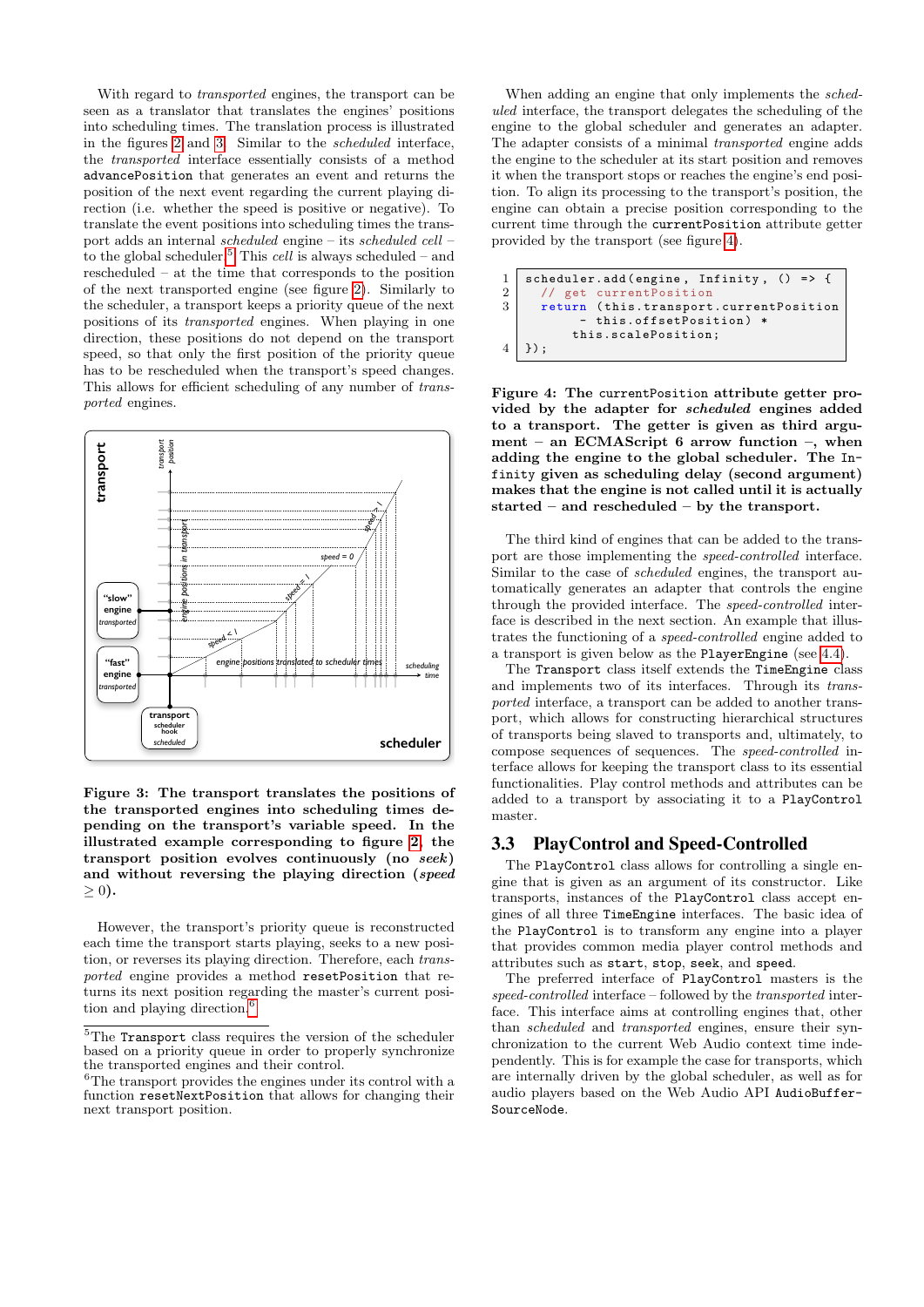The interface consists of a single method syncSpeed that is called with the master's current (Web Audio context) time, position, and speed as well as with a flag seek, that indicates whether the engine has to jump to a new position. From the calls to the syncSpeed method, a speed-controlled engine can easily derive whether it should (re-)start, halt, reverse its playing direction, or jump to a new position (see [4.4](#page-4-8) below).

The way the PlayControl class handles scheduled and transported engines is very similar to the Transport. However, since instances of PlayControl only control a single engine with a fixed alignment – at position  $0 -$ , the implementation remains considerably simpler.

#### 4. IMPLEMENTED ENGINES

We have developed a set of engines that implement different interfaces provided by the TimeEngine class. Here, they are included to further illustrate both the functioning of the TimeEngine API and its masters as well as the motivations for its development.

#### <span id="page-3-4"></span>4.1 A Metronome

The Metronome class extends TimeEngine and implements both the scheduled and the transported interface. In both cases, the engine periodically generates click sounds using the Web Audio API. A set of attributes allows for setting the period and adjusting the sound of the click. As a scheduled engine, the metronome produces clicks of the given period as soon as it is added to the scheduler. When added to a transport, the metronome clicks are aligned to the transport position and occur when the transport reaches their positions depending on its external control. Figure [5](#page-3-0) shows the implementation of the interface methods of the metronome.

```
1 // TimeEngine scheduled interface<br>2 advanceTime(time) {
 \begin{array}{c|c} 2 & \mathtt{advanceTime}(\mathtt{time}) & \mathtt{f} \\ 3 & \mathtt{this}.\mathtt{click}(\mathtt{time}); \end{array}this.click (time); // generate sound
 \begin{array}{c|c} 4 & \text{return time + this. period;} \\ 5 & \text{.} \end{array}5\,\frac{6}{7}// TimeEngine transported interface
 8 syncPosition (time, position, speed) {
 9 var next = (Math.floor (position /
               this.period) + this.phase) *
               this.period;
10
11 if (speed > 0 && next < position)
12 next += this.period;
13 else if (speed < 0 && next > position)
14 next -= this.period;
15
\begin{array}{c|c} 16 & \text{return next;} \\ 17 & \end{array}17 }
18
19 // TimeEngine transported interface<br>20 advancePosition(time, position, spe
20 \vert advancePosition (time, position, speed) {
21 this.click (time); // generate sound
22
\begin{array}{c|c} 23 & \text{if (speed < 0)} \\ 24 & \text{return posit} \end{array}return position - this.period;
\frac{25}{26}return position + this.period;
27 }
```
<span id="page-3-0"></span>Figure 5: Implementation of the scheduled and transported interface methods of the Metronome class.

# <span id="page-3-3"></span>4.2 The GranularEngine

The GranularEngine is an example of a TimeEngine that only implements the scheduled interface but nevertheless can be aligned to the position of a transport. The engine performs granular synthesis on a given AudioBuffer. A set of attributes determines the engine's synthesis parameters such as the grain period, duration, and resampling (i.e. pitch transposition) as well as the position of the grains in a given AudioBuffer. When added to the scheduler, an engine generates grains with the given period at the given the position – that usually is randomly varied for each grain within given boundaries.

 $\frac{1}{2}$  get current Position () { return this.position;  $\mathbf{3}$ 

#### <span id="page-3-1"></span>Figure 6: The default currentPosition attribute getter of the GranularEngine class.

Internally, the engine uses the currentPosition attribute to generate a grain, that by default is defined as the value of the position attribute (see figure [6\)](#page-3-1). When added to a transport, the getter of currentPosition is redefined by the transport to return the current transport position transformed through the alignment parameters defined for the engine (see figure [4](#page-2-3) in [3.2\)](#page-1-5).

This way, the engine becomes a granular player that is automatically aligned to other engines controlled by the same transport. To create a simple granular player, the user can create a GranularEngine instance with PlayerControl instance (see figure [7\)](#page-3-2).

```
\begin{array}{c|c} 1 & \text{var engine} = \text{new } \text{Granular Engine}() \text{;} \\ 2 & \text{var player} = \text{new } \text{PlavControl (enwin)} \end{array}var player = new PlayControl (engine);
\frac{3}{4}\begin{array}{c|cc} 4 & \text{engine.} \text{period} & = & 15 \\ 5 & \text{engine.} \text{duration} & = & 1 \end{array}\begin{array}{c|c}\n5 & \text{engine.} \text{duration} = 120; \\
6 & \text{player.} \text{start}() : \n\end{array}player.start ();
```
<span id="page-3-2"></span>Figure 7: Example code composing a granular player from a GranularEngine and a PlayerControl.

## 4.3 The SegmentEngine

The SegmentEngine synthesizes sound segments that are defined by an array of onset positions and durations referring to an AudioBuffer. The engine's implementation and parameters largely resemble those of the GranularEngine class described in [4.2.](#page-3-3) Like the metronome (see [4.1\)](#page-3-4), the SegmentEngine implements both the scheduled and transported interfaces. In the scheduler, the engine produces sound segments selected through the segmentsIndex attribute at regular time intervals while allowing for controlling their period, duration, and resampling by a set of attributes. When added to a transport, the segment onset positions are aligned to the transport position, which allows for playing the segments with different tempi – also backwards – and for rearranging their order by appropriately controlling the transport speed and position.